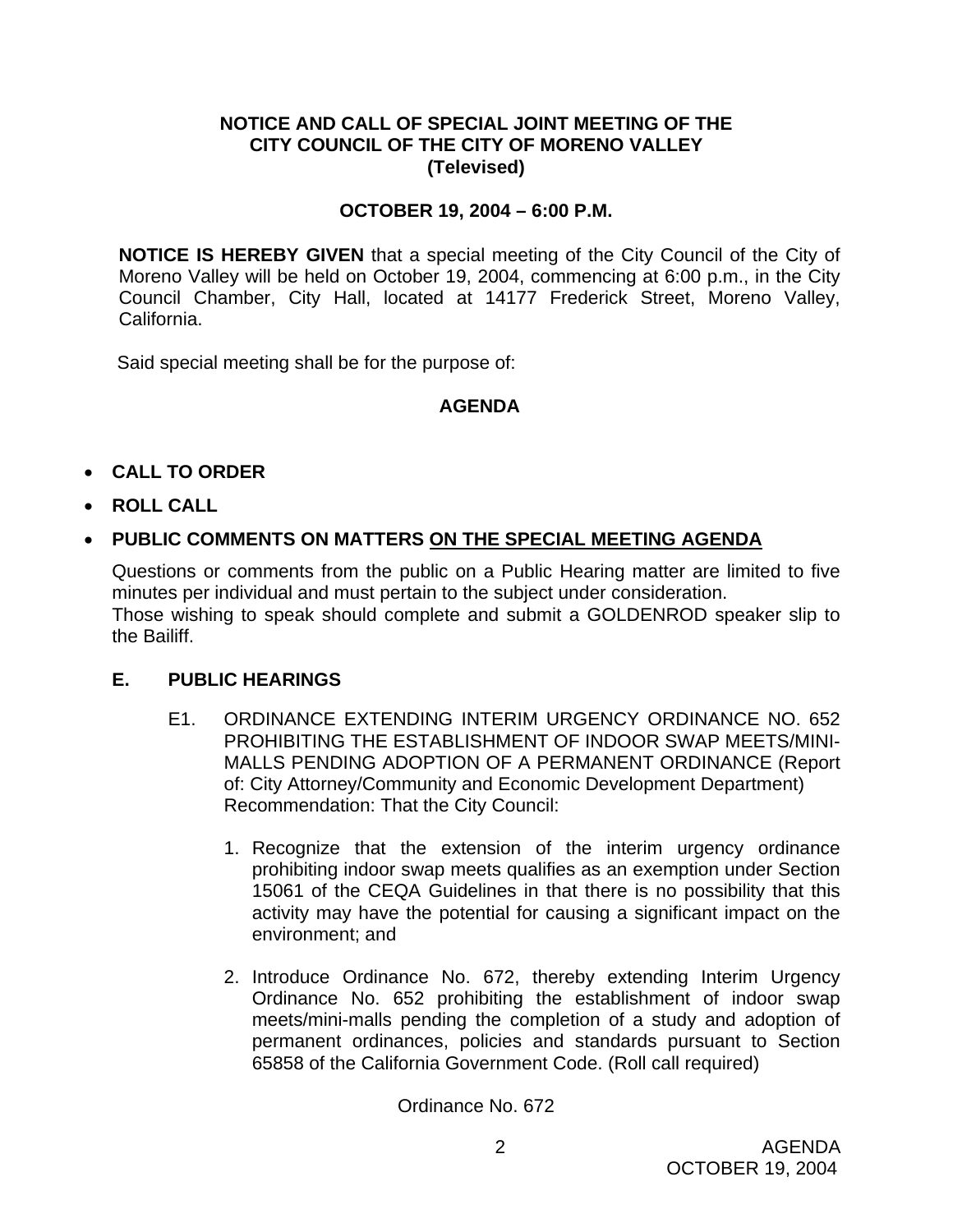An Ordinance of the City Council of the City of Moreno Valley, California, Further Extending Interim Urgency Ordinance 652, Prohibiting the Establishment of Indoor Swap Meets/Mini-Malls Pending the Completion of a Study and Adoption of Permanent Ordinances, Policies and Standards Pursuant to Section 65858 of the California Government Code

**ADJOURNMENT** to Regularly Scheduled City Council Study Session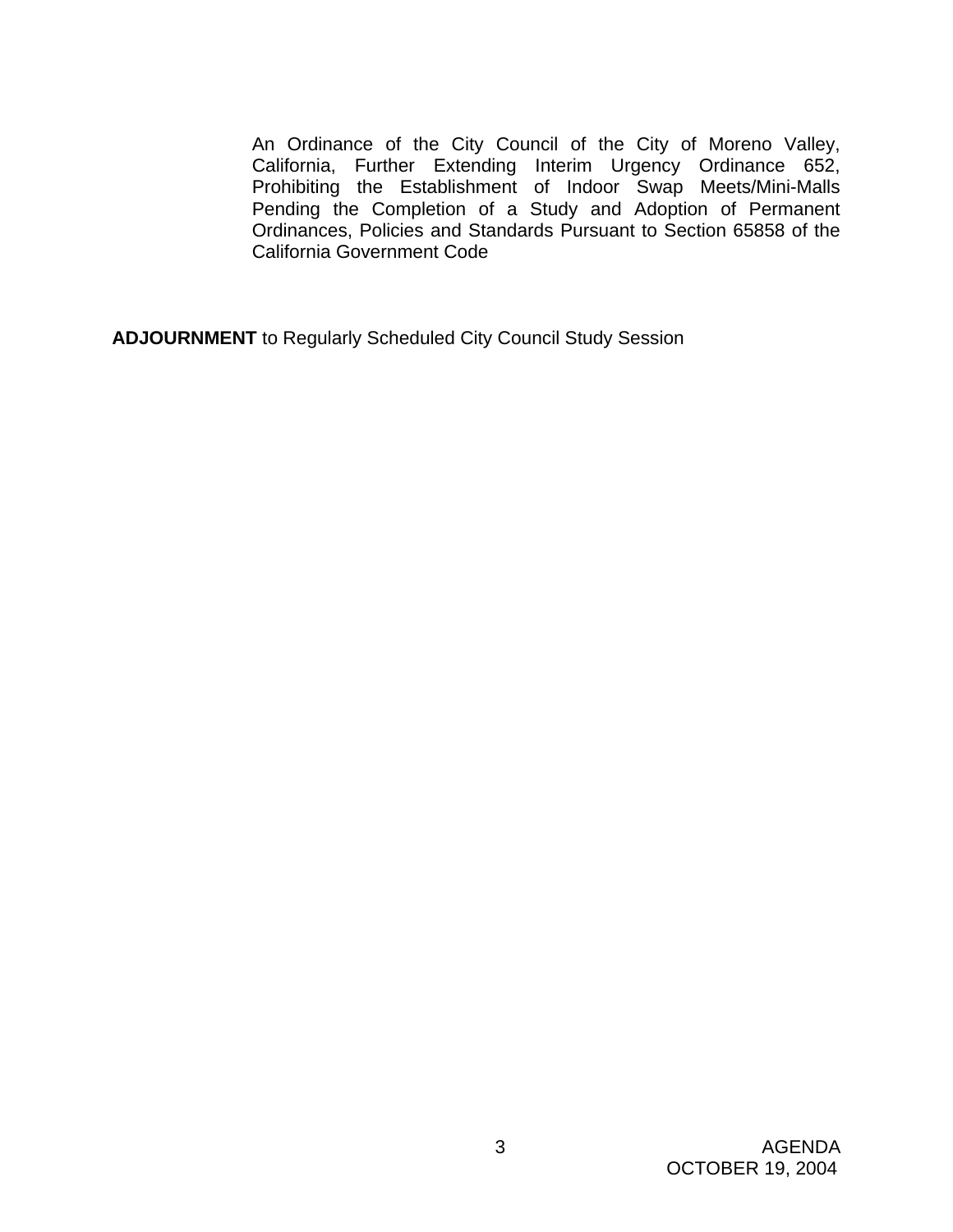# **AGENDA**

# **MORENO VALLEY CITY COUNCIL MORENO VALLEY COMMUNITY SERVICES DISTRICT COMMUNITY REDEVELOPMENT AGENCY OF THE CITY OF MORENO VALLEY STUDY SESSION**

### **OCTOBER 19, 2004 – 6:00 P.M.**

or as soon thereafter as the meeting may be called to order following the Special Meeting

- **CALL TO ORDER**
- **PLEDGE OF ALLEGIANCE**
- **INVOCATION**
- **ROLL CALL**
- **INTRODUCTIONS**
- **PUBLIC COMMENTS ON MATTERS EITHER ON THE AGENDA OR ANY SUBJECT NOT ON THE AGENDA UNDER THE JURISDICTION OF THE CITY COUNCIL**

There is a three-minute time limit per person. Please complete and submit a BLUE speaker slip to the Bailiff. All remarks and questions shall be addressed to the presiding officer or to the City Council and not to any individual Council member, staff member or other person.

- 1. Recycling Facilities (Small Collection Facilities) (CEDD/10 Min.)
- 2. Request to Increase Penalties for Unauthorized Parking in Spaces Designated for Disabled Persons (CEDD/10 Min.)
- 3. Firearms Ordinance (Continued from September 17, 2002 Study Session) (Police Department/10 Min.)
- 4. Projectiles Ordinance (Police Department/10 Min.)
- 5. Sheila Neighborhood Revitalization Plan (CEDD/10 Min.)
- 6. City Council Requests and Communications

(Times shown are only estimates for staff presentation. Items may be deferred by Council if time does not permit full review.)

 $\div$  Oral Presentation only – No written material provided